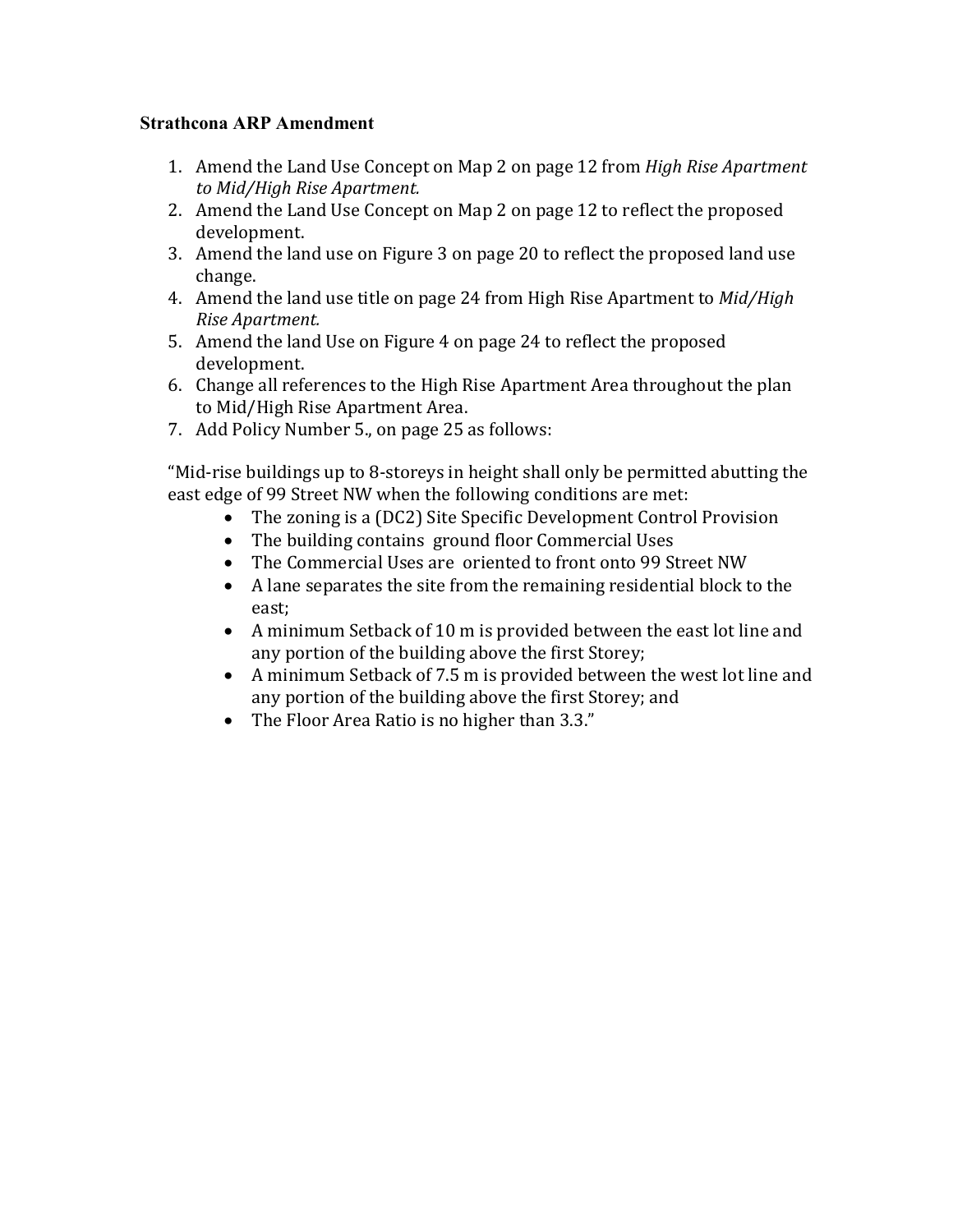# **STRATHCONA**

Area Redevelopment Plan Map 2 **Land Use Concept** 



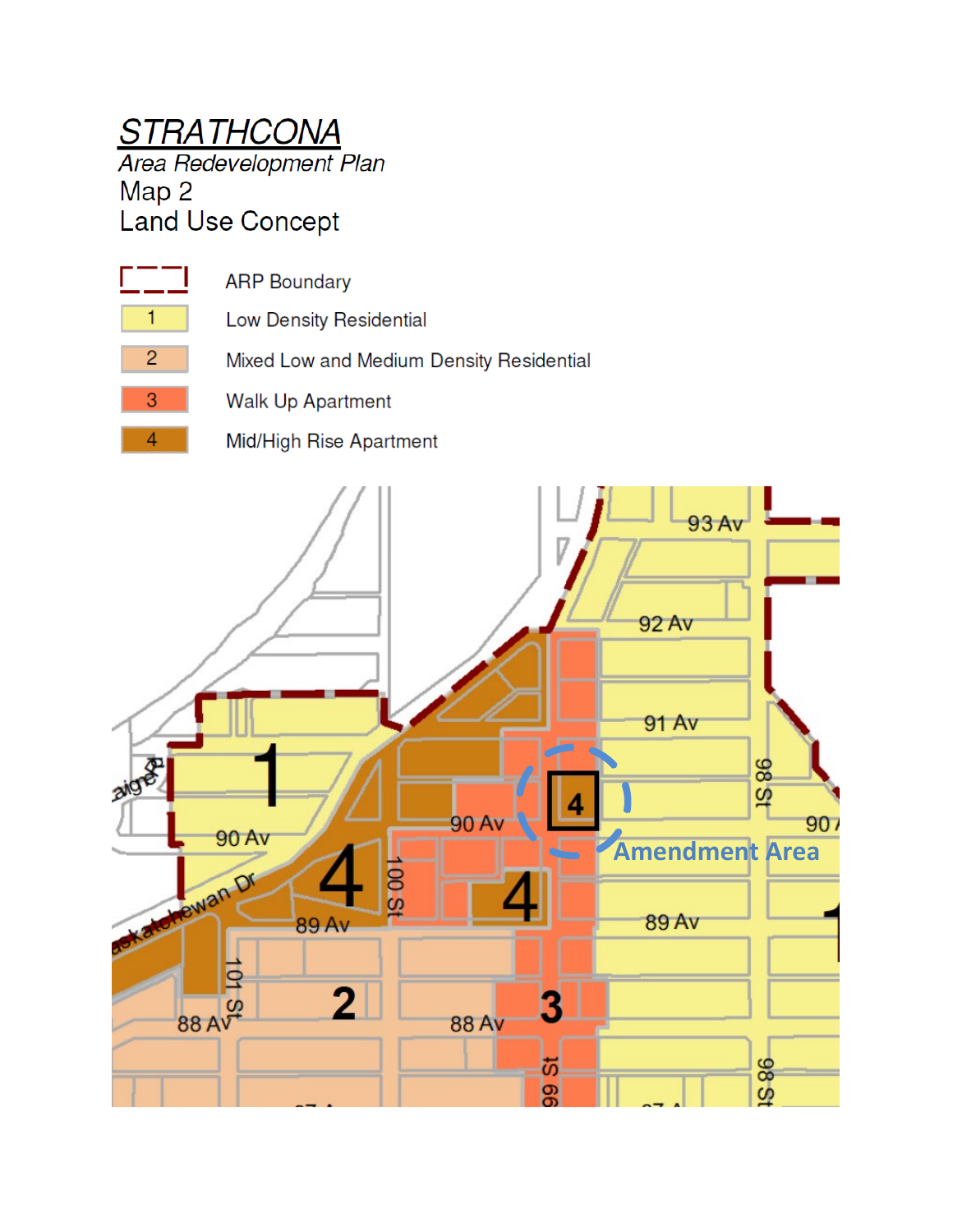June 2, 2020

# **Re: DC2 Rezoning/ Strathcona ARP Amendment Justification (LDA18-0647)**

The proposed rezoning intends to redevelop an underutilized site with frontage along an arterial roadway in the Strathcona neighbourhood. The rezoning will allow for an 8-storey mixed-use building with commercial uses at grade and residential apartments above. The site is located on the corner of 99 Street and 90 Avenue and although 99 Street is not a designated Transit Avenue, it shares the characteristics of one due to the frequency of transit routes operating several days per week. The site is within a walkable location given the gridlinear roadway pattern, nearby commercial amenities and proximity to a number of multi-use trails situated along Saskatchewan Drive and Mill Creek ravine. The podium will feature a design that creates a lively, active, and pedestrian-friendly interface, and will establish an urban street wall along 99 Street. The tower portion incorporates a variety of design features such as stepbacks along the upper floors creating an appropriate transition between the land-uses around the site. Developing this site into medium-rise apartment with commercial uses at grade supports the transformation of 99 Street into a mixed-use main street corridor.

The DC2 zoning and ARP Amendment is supported by various policies in The Way We Grow, The Way We Move, and The Way We Green statutory plans, Strathcona ARP, Residential Infill Guidelines and the Infill Roadmap 2.0 as summarized below:

## *The Way We Grow*

3.5.1.1 Support redevelopment and residential infill that contribute to the livability and adaptability of established neighbourhoods and which are sensitive to existing development.

3.5.2.1 Support neighbourhood revitalization that contributes to the livability and adaptability of mature neighbourhoods.



Suite 1204 Oxford Tower 10025 - 102A Ave Edmonton AB, T5J 2Z2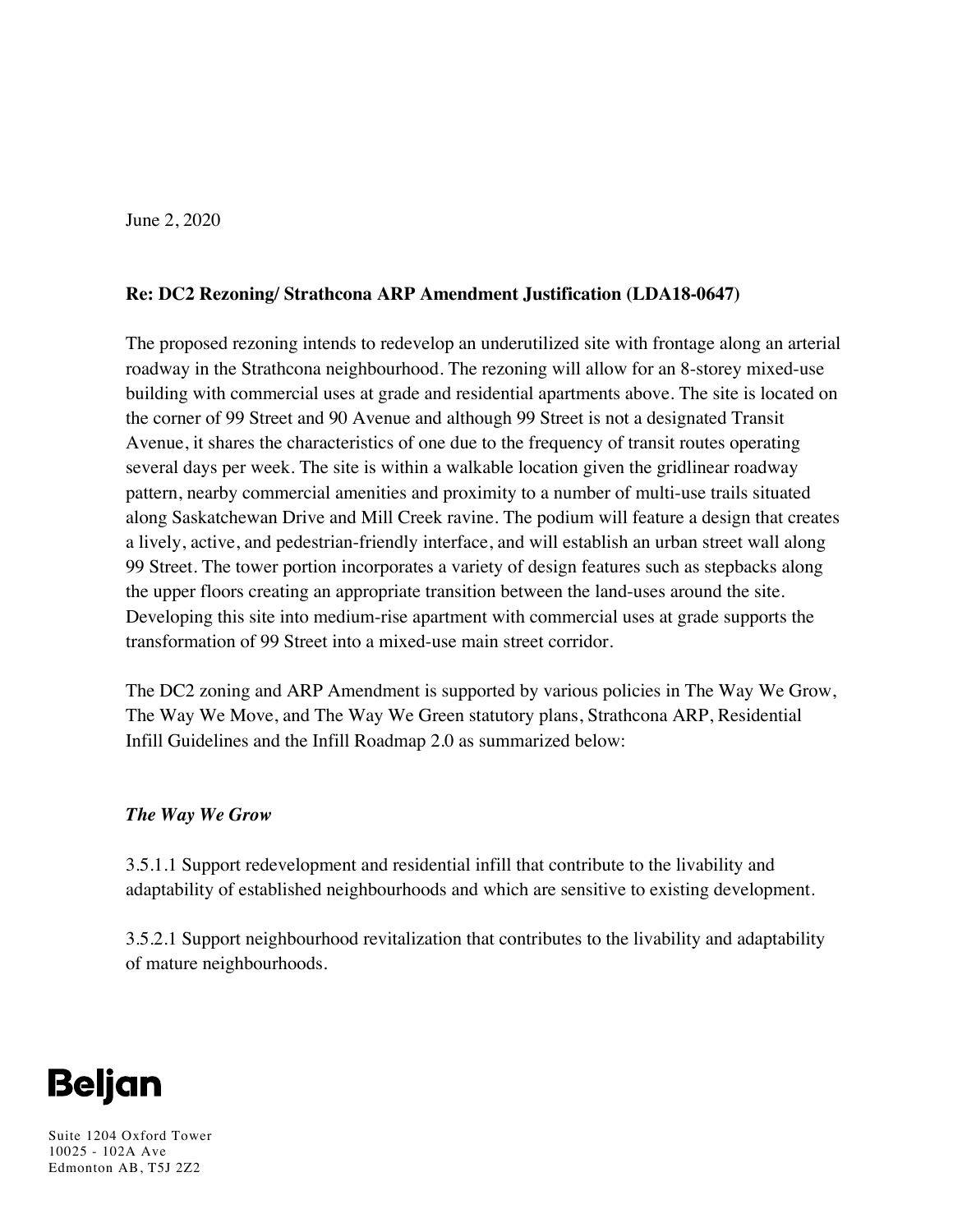4.2.1.1 Support neighbourhood revitalization, redevelopment and residential infill that contributes to the livability and adaptability of established neighbourhoods.

## *The Way We Move*

4.3 Community Building:

Land Use and Community Character

• The creation of a sustainable community involves a mix of land uses as well as land use features and design elements that promote the development of walkable communities

## *The Way We Green*

## **2.4 Principles of Resilience – Strategy Level Principles**

**8. Density, Diversity, and Mixed-use:** Creating resiliency and reducing the carbon footprint of urban development requires space and land use be maximized. A vibrant, densely populated urban environment is well used around-the-clock, every day, and during all seasons.

**9. Active Transportation:** Resilient cities and neighbourhoods should prioritize active transportation as the preferred mode of travel and as a defining component of a healthy quality of life. Reducing car dependency is a key objective and imperative to resiliency.

**11. Place Making:** To increase resiliency, Edmonton should focus energy and resources on conserving, enhancing, and creating strong, vibrant places that are a significant component of the neighbourhood's structure and community's identity*.*

## *Strathcona Area Redevelopment Plan*

#### **Chapter 2: Goals**

3. Maintain a diversity of housing types in the community, including single family, semidetached, row housing and apartments, to provide opportunity for people of different age groups, lifestyles, and incomes, to live in the community.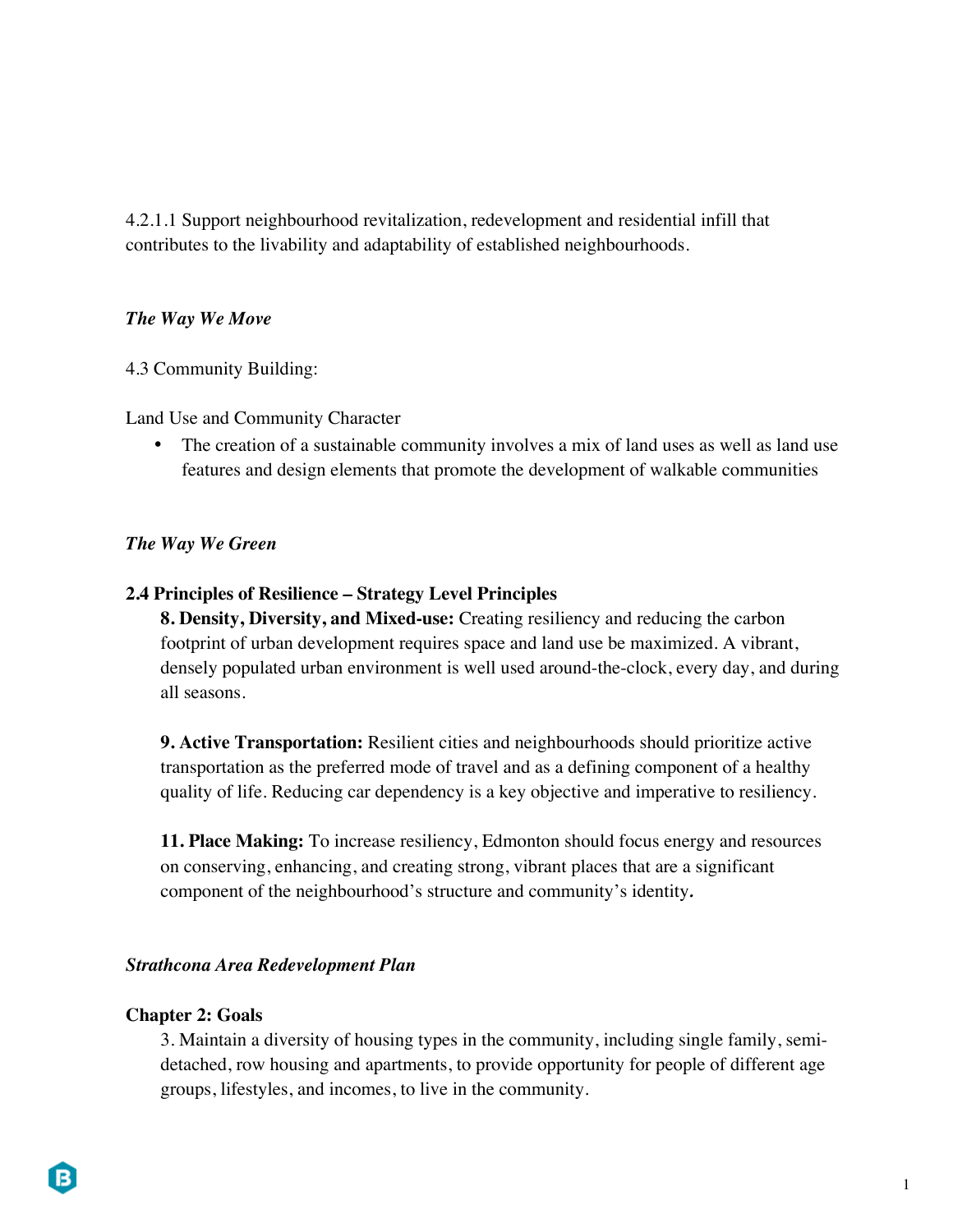4. Maintain existing commercial areas, and encourage reinvestment in these areas, recognizing some of the physical restraints and the need to be sensitive to surrounding residential communities.

10. All publicly accessible streets, alleys and open spaces are to be designed and maintained to ensure they are usable by people of all ages and abilities throughout the year by using the principles of universal design.

# *Residential Infill Guidelines – Large Scale Infill Guidelines*

# **Location + Distribution**

• On sites where the specific context warrants, such as a site isolated from smaller scale residential by other land uses such as existing medium/large scale residential, commercial development, large parks or natural areas.

# **Parking**

- Parking should be provided in an underground or above ground parking structure, accessible from an adjacent lane.
- Quality materials similar/complementary to those within the neighbourhood should be used.

## **Built Form + Design**

- Building mass should be arranged to minimize shadowing/optimize access to sunlight on adjacent lots.
- Building articulation, setbacks, and careful placement of windows/doors/patios/balconies should maintain privacy of units and adjacent lots.
- Building facades should be punctuated/varied to reduce appearance of building bulk and create visual interest.